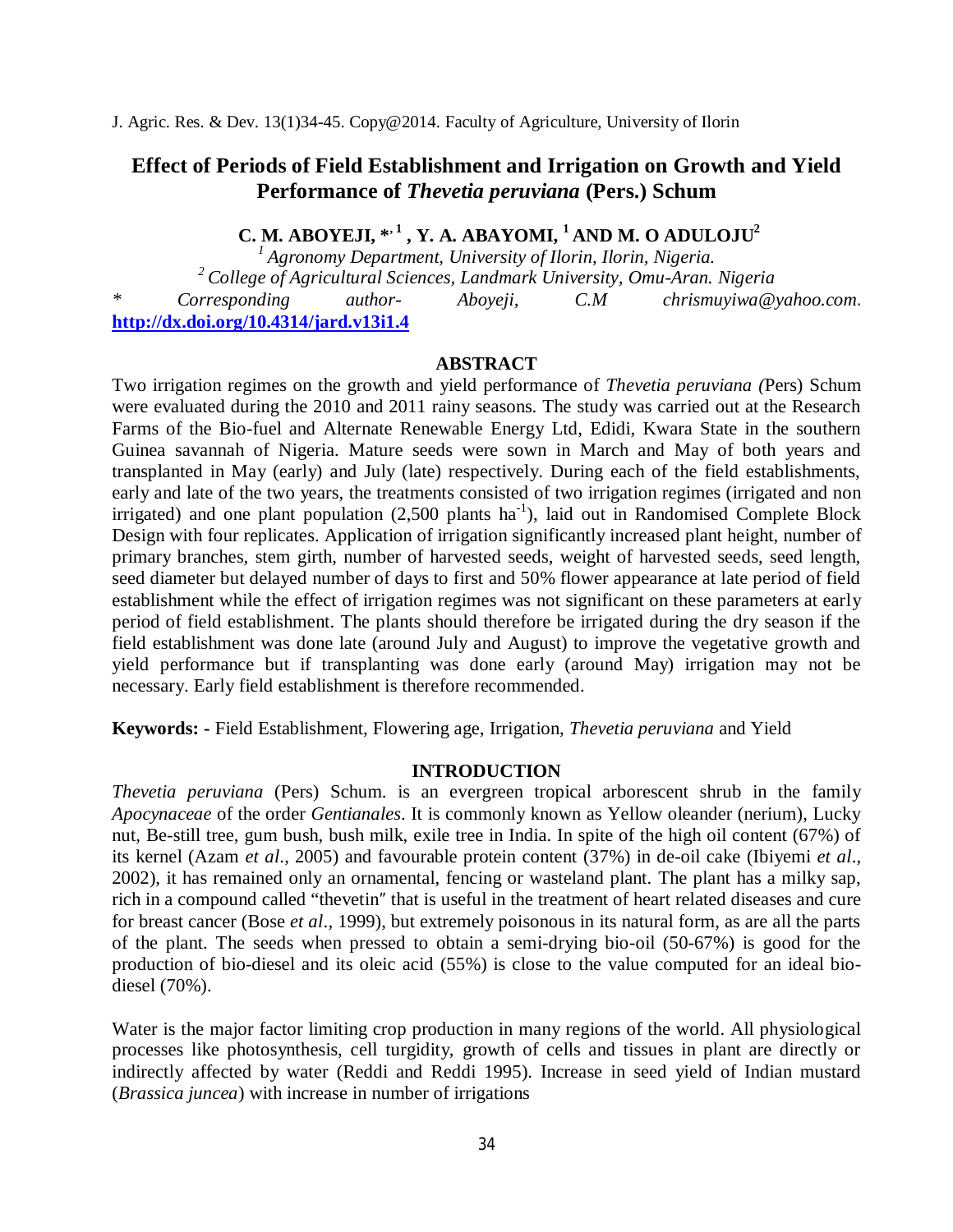has been reported by Hati *et al*. (2001). Application of irrigation can increase the seed yield of canola (*Brassica napus canola*) from 41.7 to 62.9% (Panda *et al*., 2004).

Shehata (1992) working on cypress (*Cupressus sempervirens*) and river red gum (*Eucalyptus camaldulensis*)*,* El-Tantawy *et al.* (1993) on river red gum (*Eucalyptus camaldulensis*)*,* Azza *et al.*  (2006) on chinaberry (*Melia azedarach*) seedlings and Azza *et al.* (2006) on swamp cypress (*Taxodium distichum*)*,* supplied seedlings with three soil moisture contents (40, 60 and 80% of water holding capacity). They observed that plant height, stem diameter, fresh and dry weight of leaves, stem and roots were increased by increasing soil moisture but root length and fresh and dry weight of roots were decreased. Also, Uday et al. (2001) studied the effect of irrigation (at field capacity 10.4% w/w) 0.2 F.C., 0.5 F.C. and 10 F.C. levels) on growth of jojoba (*Simmondsia chinensis*) and found that growth was increased with increasing irrigation levels.

Neil *et al.* (2006) observed that increase in tree girth and yield caused by irrigation and bare soil, particularly in dry years, together with the lack of response to the larger rate of fertilizer application, suggests that water was more of a limiting factor than nitrogen supply for orchards. Haq *et al*. (1996) found a significant increase of yield where crop was watered properly as compared to where crop faced water stress. Clinton *et al*. (2004) also showed that the maximum yield requires a uniform moisture distribution and maintaining high and non fluctuated soil moisture within the root zone.

Metwally *et al.* (2002) in their study on roselle (*Hibiscus sabdarifa*), and Azza *et al.* (2007) on bauhinia (*Bauhinia variegate*) seedlings, found that plant height, stem diameter and fresh and dry weight of leaves, stem and root decreased with prolonged watering intervals. Water is a major constituent of tissue, a reagent in chemical reaction, a solvent for and mode of translocation for metabolites and minerals within plant and is essential for cell enlargement through increasing turgor pressure. With the occurrence of water deficits/stress many of the physiological processes associated with growth are affected and under severe deficits, death of plants may result. The response of a crop to water stress varies with crop species, crop growth stage, soil type, environment and season. Water stress also affects crop phenology, leaf area development, flowering, pod setting and finally results in low yield. Water stress reduced plant growth and yield regardless of whether the stress was imposed when the plants were in the vegetative or reproductive stage of development (Thomas *et al*., 2004). Plant water stress, often times caused by drought, can have major impacts on plant growth and development. Plant water stress can be the cause of lower yields and possible crop failure. The effects of plant water stress vary between plant species. Early recognition of water stress symptoms can be critical to maintaining the growth of a crop. The most common symptom of plant water stress is wilting. The severity of the water stress response varied with cultivar and plant density (Fatima *et al*., 2000). However, water stress during the reproductive stage affected grain yield more severely.

The beneficial effects of water stress have been reported by many researchers who worked on the effect of deficit irrigation of fruit flowering, fruit maturity and fruit ripening. Berenguer *et al.* (2002) observed that flower initiation and maturity of olive fruit (*Olea europaea*) was accelerated with dryness. Marsal *et al.* (2004) found that the maturation of late-maturing peach (*Prunus persica*) was advanced by one week when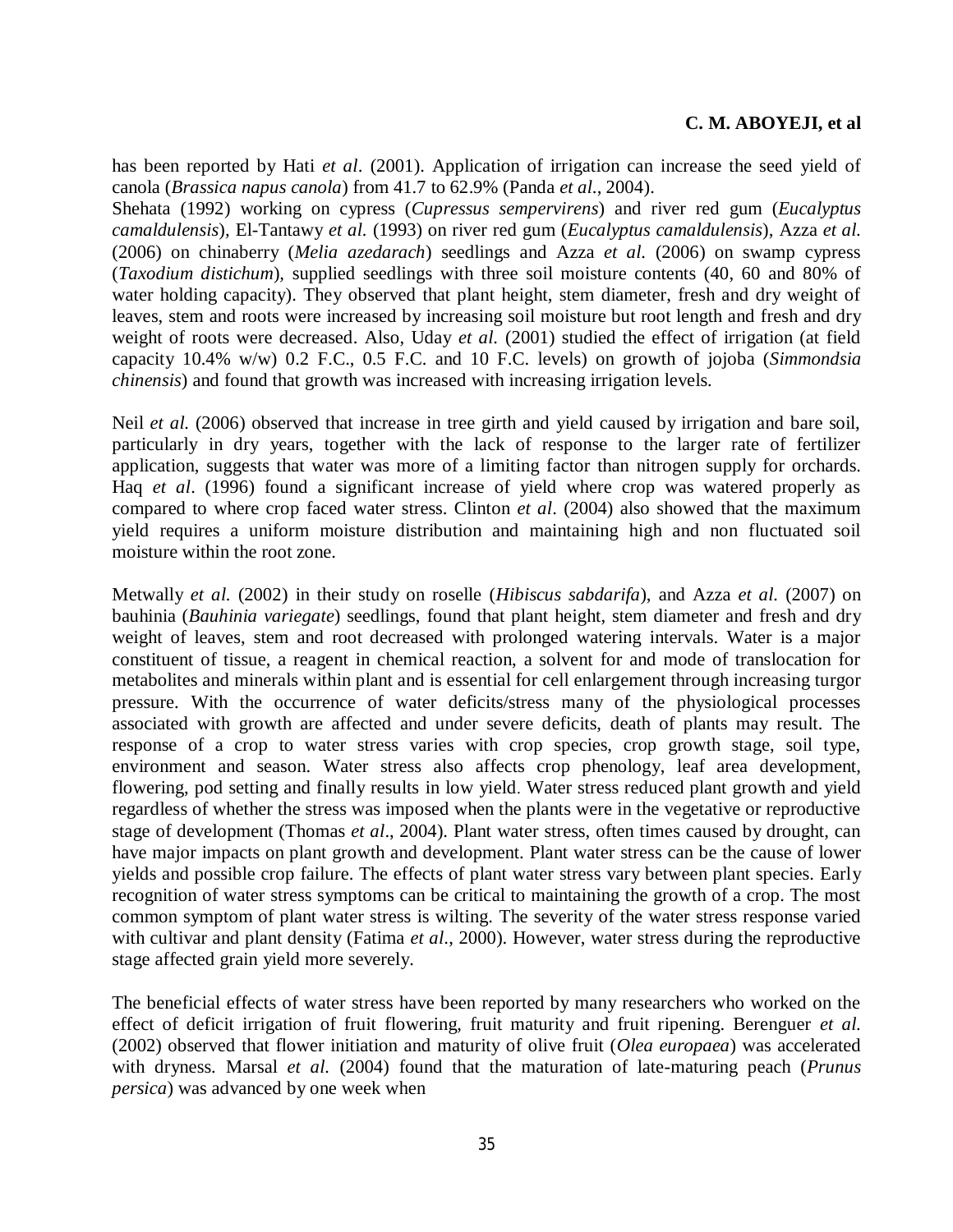using the regulated deficit irrigation technique. In a similar study, Mpelesaka *et al.* (2001) observed advanced fruit maturity with the application of late deficit irrigation and whole season deficit.

The objective of the study was to evaluate the effect of two irrigation regimes at different periods of field establishments on the growth and yield performance of *Thevetia peruviana*.

#### **MATERIALS AND METHODS**

The trials were conducted during the 2010 and 2011 rainy seasons at the Research Farm of the Biofuels and Alternate Renewable Energy Ltd, Edidi, Kwara State, Southern Guinea Savanna of Nigeria. Rainfall started in March and ended in October or early November with a break of about two weeks either in July or August. Edidi, Kwara State has an average annual rainfall of between 1000mm – 1400mm which is peculiar to the southern Guinea savanna areas. On the average there are about 6 – 7 rainy days per month, usually between May and October. The total annual rainfall in 2011 was higher than that of 2010, even though the monthly rainfall distributions for the two years were similar. The dry season started from November and ended by February/March of the following year.

### **Experimental Design:**

In each of the field establishments i.e early and late of the two years, the treatments consisted of two irrigation regimes (irrigated and non irrigated) and one plant population (2,500 plants ha<sup>-1</sup>), laid out in Randomised Complete Block Design with four replicates.

#### **Land Preparation and Planting:**

The land was ploughed once and harrowed twice to pulverized the soil. Thereafter the field layout was carried out to mark out the appropriate number of treatment plots. The size of each plot in the experiment was 10.0m x  $8.0$ m =  $80$ m<sup>2</sup> (20 plants/plot at 2.0m by 2.0m spacing) and there were two (2) plots in each replicate. Thevetia seeds were collected from the wild and pre-germinated in a covered and protected nursery in plastic bags for 8 weeks before they were transplanted on a flat field at a spacing of 2m by 2 meters.

### **Irrigation:**

In each of the four replicates, the alternate plots were irrigated deeply (for one hour on each application) twice every week with the aid of overhead sprinklers (rotary sprinkler head) during the dry season while the other plots were left un-irrigated. In other to prevent seepage of water from irrigated treatments to non irrigated treatments, ridges were made across each irrigated treatments. Irrigation exercise lasted for three months for both the early and late period of field establishments during the 2010 and 2011 experimental trials.

### **Weed Control:**

Glyphosate a systemic and non-selective herbicide was used at the rate of 2.5 kg a.i ha<sup>-1</sup> using Knapsack sprayer to control both annual and perennial weeds at intervals of 8weeks. The herbicide was carefully applied so that it does not contact with any green part of the tree, including the trunk.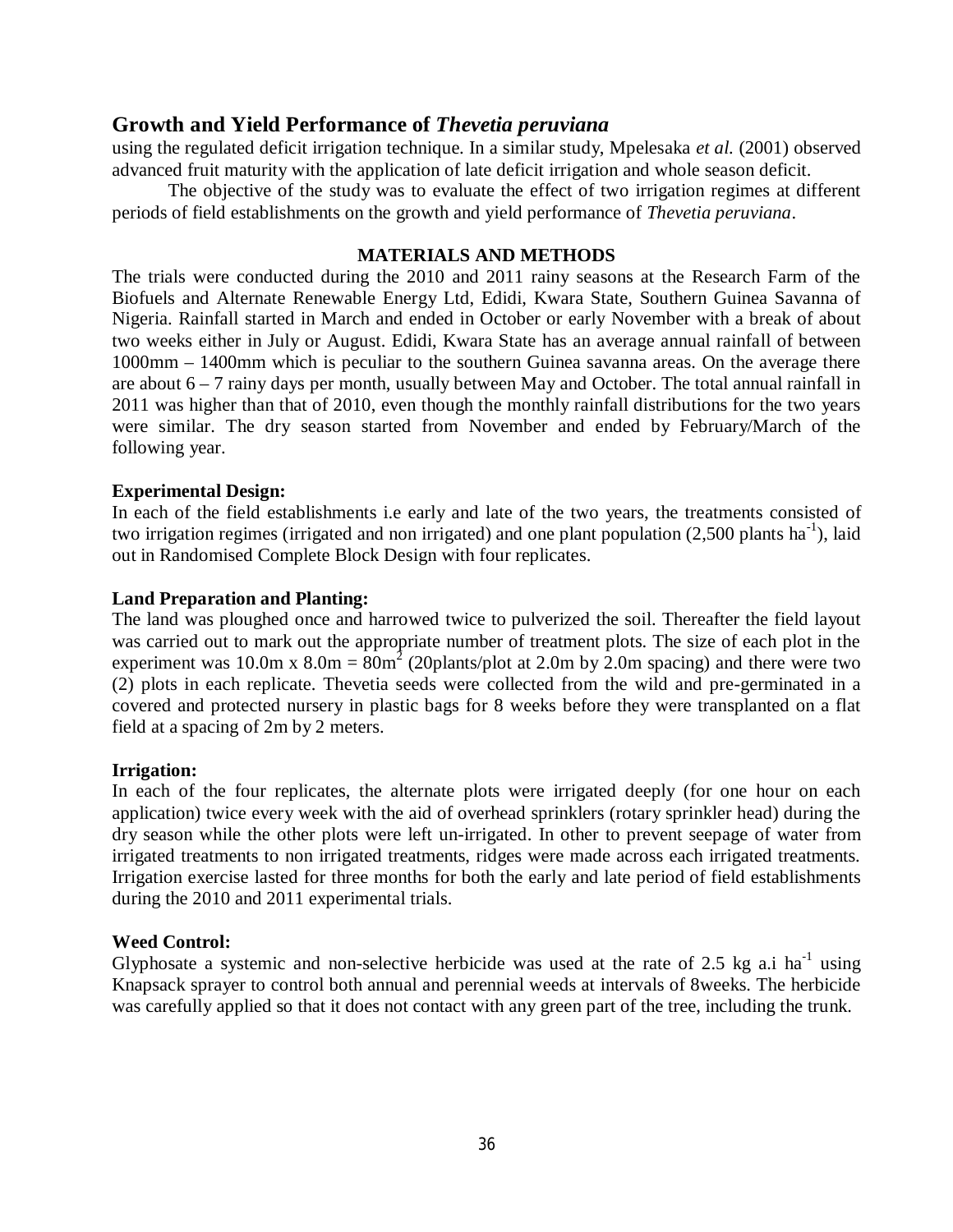### **Data Collection:**

The following parameters were evaluated in the two seasons: -

- i. Plant height at 20, 24, 28 and 32 weeks after transplanting (WAT)
- ii. Number of primary branches at 20, 24, 28 and 32 weeks after transplanting (WAT)
- iii. Stem girth 20, 24, 28 and 32 weeks after transplanting (WAT)
- iv. Number of days to first and 50% flower appearance
- v. Number of days from planting and from flowering to fruit maturity
- vi. Number and weight of harvested seeds
- vii. Seed length and diameter
- viii. Dry weight of 10 seeds

### **Data Analysis:**

The data collected was subjected to statistical analysis of variance (ANOVA) using Statistical Analysis Software (SAS) and the significant treatment means were compared using the Least Significant Difference (LSD) at 0.05 level of probability ( $p \le 0.05$ ).

### **RESULTS**

**Plant height:** The height of *Thevetia peruviana* plant as influenced by irrigation regimes at both the late and early field establishments is presented on Table 1. Irrigating late field established plants significantly increased the plant height when compared with non irrigated plants while the difference between the two irrigation regimes when the field establishment was done early was not significant.

**Number of primary branches:** The effects of irrigation regimes and periods of field establishment on number of primary branches are shown on Table 2. The difference in number of primary branches/plant between the two irrigation regimes at 20 WAT on late field established plants and at all weeks after transplanting on early field established plant were not significant but the increase in number of primary branches/plant was significant at 24, 28 and 32 WAT on late field established plants.

| <b>Treatments</b>              |    | <b>Weeks after transplanting (WAT)</b> |                      |         |       |        |              |        |  |
|--------------------------------|----|----------------------------------------|----------------------|---------|-------|--------|--------------|--------|--|
|                                |    |                                        | Late                 |         |       |        | <b>Early</b> |        |  |
|                                | 20 | 24                                     | 28 32                |         | 20    | 24     | 28           | 32     |  |
| <b>Irrigation Regimes (IR)</b> |    |                                        |                      |         |       |        |              |        |  |
| Irrigated                      |    |                                        | 74.43 99.26a 120.27a | 138.71a | 93.47 | 111.19 | 138.67       | 144.87 |  |
| Non irrigated                  |    |                                        | 72.36 90.59b 112.84b | 130.44b | 93.67 | 112.56 | 136.32       | 144.82 |  |
| LSD(0.05)                      |    | N.S. 4.02                              | 4.93                 | 5.18    | N.S   | N.S    | N.S          | N.S    |  |

**Table 1: Mean effect of late and early periods of field establishment and irrigation regimes on plant height (cm) of** *Thevetia peruviana*

*Means in a column under any given treatment followed by the same letter(s) do not differ significantly at 0.05 level of probability using the Least Significant Difference (LSD).*

*N.S = Not significant, WAT = Weeks after transplanting*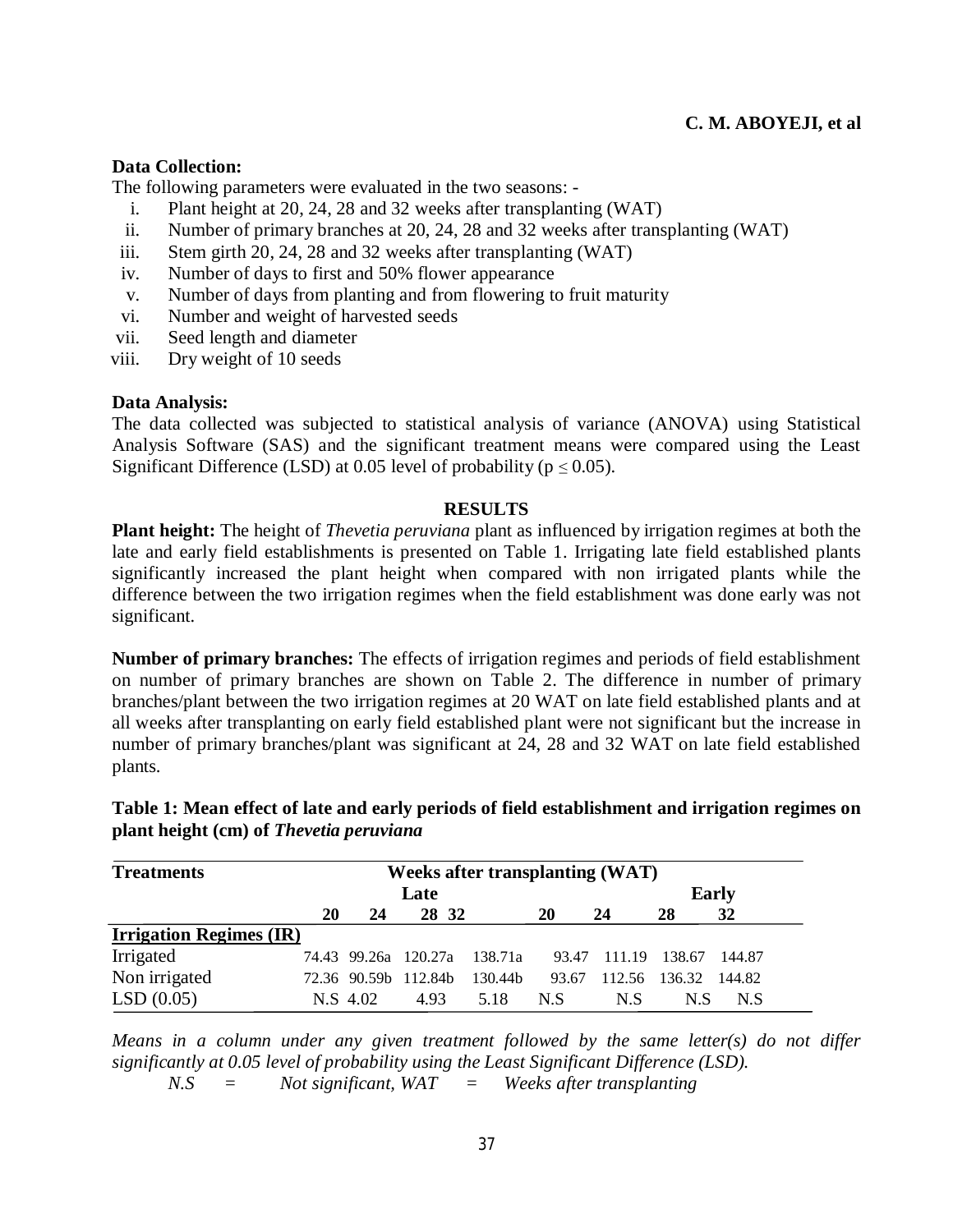| Table 2: Mean effect of late and early periods of field establishments and irrigation regimes |  |  |  |
|-----------------------------------------------------------------------------------------------|--|--|--|
| on the number of primary branches (number per tree) of Thevetia peruviana                     |  |  |  |

| <b>Treatments</b>              |       |       |                    | <b>Weeks after transplanting (WAT)</b> |       |       |       |              |
|--------------------------------|-------|-------|--------------------|----------------------------------------|-------|-------|-------|--------------|
|                                |       |       | Late               |                                        |       |       |       | <b>Early</b> |
|                                | 20    | 24    | 28                 | 32                                     | 20    | 24    | 28    | 32           |
| <b>Irrigation Regimes (IR)</b> |       |       |                    |                                        |       |       |       |              |
| Irrigated                      | 16.30 | 25.14 | 32.80a             | 37.11a                                 | 21.00 | 27.09 | 34.70 | 41.94        |
| Non irrigated                  | 16.39 | 25.04 | 28.90 <sub>b</sub> | 34.56 <sub>b</sub>                     | 21.24 | 26.98 | 33.47 | 40.50        |
| LSD(0.05)                      | N.S.  | N.S   | 1.74               | 2.00                                   | N.S   | N.S.  | N.S   | N.S          |

*Means in a column of any given treatment followed by the same letter(s) do not differ significantly at 0.05 level of probability using the Least Significant Difference (LSD) N.S = Not significant, WAT =Weeks after transplanting*

**Stem girth:** Table 3 showed the responses of *Thevetia peruviana* in terms of the stem girth to irrigation regimes and periods of field establishment. Irrigating the plants during the dry season on late field established plants significantly increased the stem girth as compared with plants not irrigated, while on early field established plants, the difference in the stem girth was not significant between the two irrigation regimes.

| <b>Treatments</b>              |                   |                   |                   |                   | <b>Weeks after transplanting (WAT)</b> |      |              |      |  |
|--------------------------------|-------------------|-------------------|-------------------|-------------------|----------------------------------------|------|--------------|------|--|
|                                |                   |                   | Late              |                   |                                        |      | <b>Early</b> |      |  |
|                                | 20                | 24                | 28                | 32                | 20                                     | 24   | 28           | 32   |  |
| <b>Irrigation Regimes (IR)</b> |                   |                   |                   |                   |                                        |      |              |      |  |
| Irrigated                      | 1.07 <sub>b</sub> | 1.77 <sub>b</sub> | 2.72a             | 3.07a             | 1.99                                   | 2.40 | 2.95         | 3.57 |  |
| Non irrigated                  | 1.34a             | 1.85a             | 2.06 <sub>b</sub> | 2.75 <sub>b</sub> | 2.04                                   | 2.46 | 2.99         | 3.35 |  |
| LSD(0.05)                      | 0.04              | 0.08              | 0.12              | 0.22              | N.S                                    | N.S  | N.S          | N.S  |  |

**Table 3: Mean effect of late and early periods of field establishment and irrigation regimes on stem girth of** *Thevetia peruviana*

*Means in a column under any given treatment followed by the same letter(s) do not differ significantly at 0.05 level of probability using the Least Significant Difference (LSD) N.S = Not significant, WAT = Weeks after transplanting*

**Number of days to first and 50% flower appearance:** Table 4 showed the effects of periods of field establishment and irrigation regimes on number of days to the first and 50% flower appearance. Irrigating the plants resulted in delayed number of days to both first and 50% flower appearance which was not significant on number of days to first flower appearance at late field establishment.

**Number of days from planting and from flowering to fruit maturity:** The response of the shrub in terms of number of days from planting and from flowering to fruit maturity under two irrigation regimes and periods of field establishment is presented on Table 5. The effect of irrigation regimes resulted in a non significant increase on the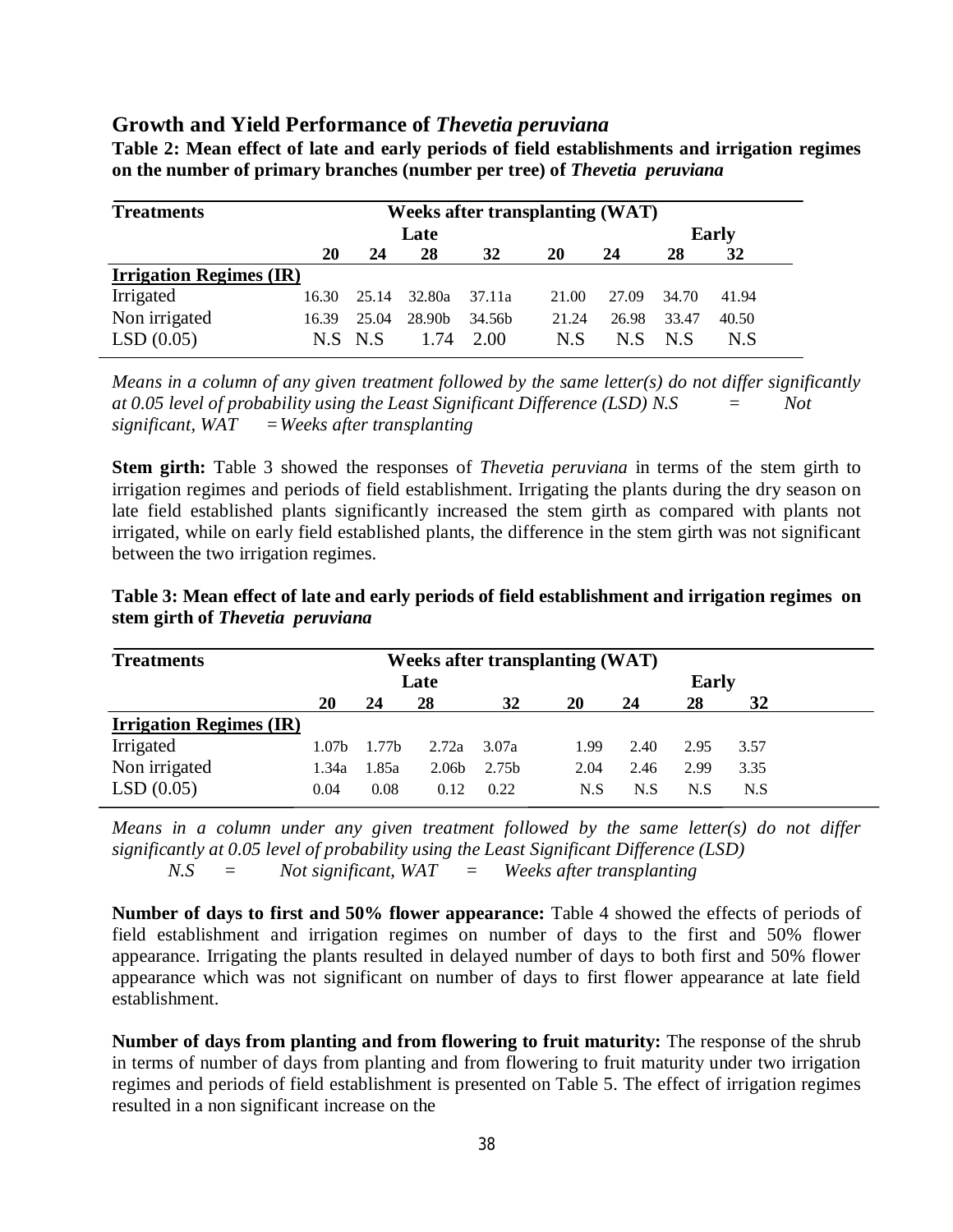number of days to fruit maturity from planting and from flowering at both periods of field establishment.

**Number and weight of harvested seeds:** Table 6 shows the effects of periods of field establishment and irrigation regimes on the number and weight of harvested seed. At late field establishment, irrigating the plants resulted in a significant increase in the number and weight of seeds harvested, while a non-significant increase was observed in the number and weight of harvested seeds at early field establishment.

| <b>Treatments</b>              | <b>Days to First Flower Appearance</b> |             |             | Days to 50% Flower Appearance |
|--------------------------------|----------------------------------------|-------------|-------------|-------------------------------|
| Late (July)                    | Early (May)                            | Late (July) | Early (May) |                               |
| <b>Irrigation Regimes (IR)</b> |                                        |             |             |                               |
| Irrigated                      | 242                                    | 286b        | 281b        | 295b                          |
| Non irrigated                  | 239                                    | 283a        | 266a        | 289a                          |
| LSD(0.05)                      | N.S                                    | 2.49        | 11.05       | 2.10                          |

**Table 4: Mean effect of periods of field establishments and irrigation regimes on number of days to first and 50% flower appearance of** *Thevetia peruviana* 

*Means in a column under any given treatment followed by the same letter(s) do not differ significantly at 0.05 level of probability using the Least Significant Difference (LSD) N.S = Not significant* 

**Table 5: Mean effect of period of field establishments and irrigation regimes on Number of days from planting and from flowering to fruit maturity of** *Thevetia peruviana* 

| <b>Treatment</b>               | <b>Days From Planting</b> |             | Days from flowering |     |  |
|--------------------------------|---------------------------|-------------|---------------------|-----|--|
| Late (July)<br>Early (May)     | Late (July)               | Early (May) |                     |     |  |
| <b>Irrigation Regimes (IR)</b> |                           |             |                     |     |  |
| Irrigated                      | 321                       | 373         | 82                  | 88  |  |
| Non irrigated                  | 316                       | 371         | 81                  | 86  |  |
| LSD(0.05)                      | N.S                       | N.S         | N.S                 | N.S |  |

*Means in a column under any given treatment followed by the same letter(s) do not differ significantly at 0.05 level of probability using the Least Significant Difference (LSD) N.S = Not significant*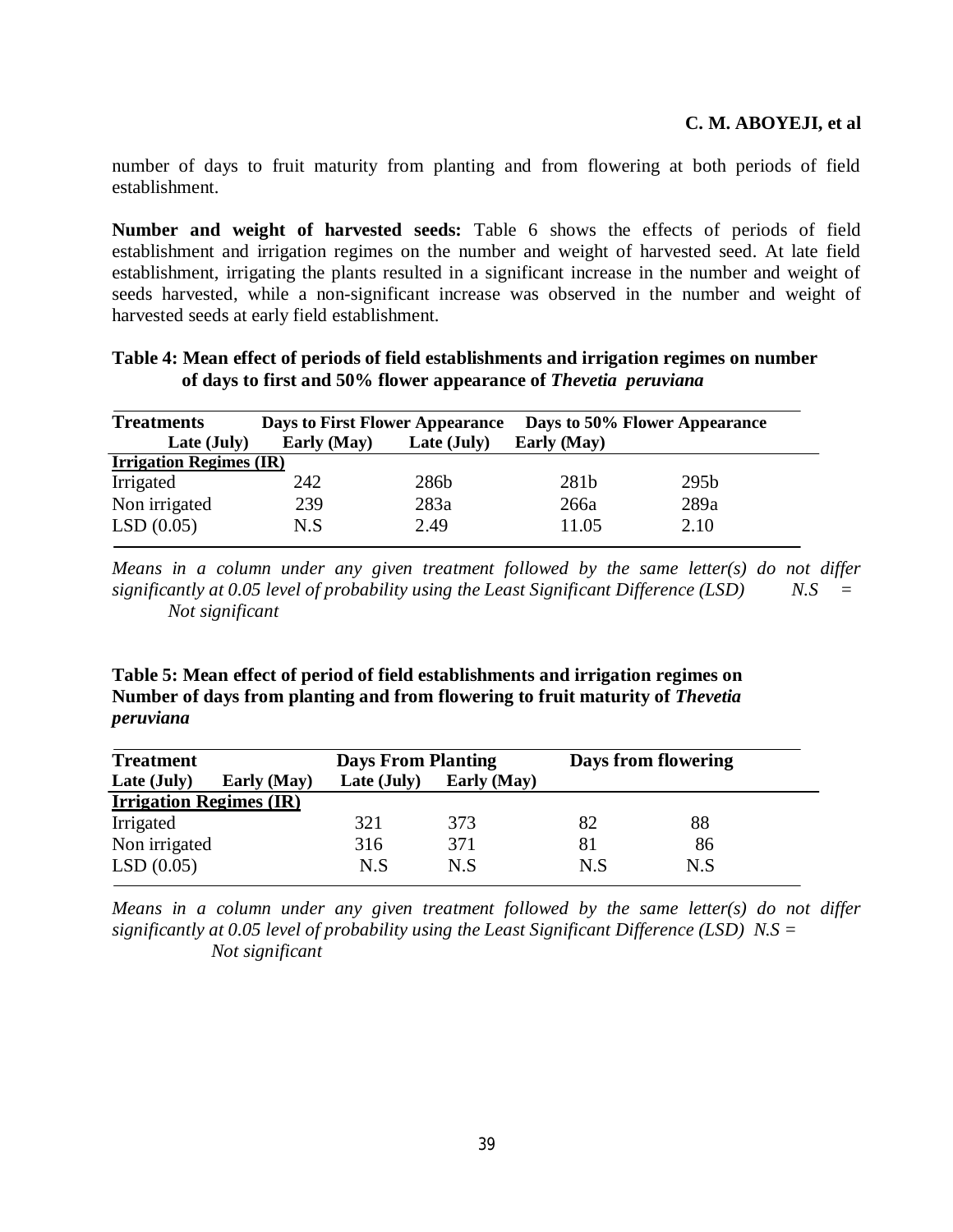| <b>Treatments</b>              |        |             | <b>Number of Harvested Seeds</b> | <b>Weight of Harvested Seeds</b> |                     |
|--------------------------------|--------|-------------|----------------------------------|----------------------------------|---------------------|
|                                |        | Late (July) | Early (May)                      | Late (July)                      | Early (May)         |
| <b>Irrigation Regimes (IR)</b> |        |             |                                  |                                  |                     |
| Irrigated                      |        | 6,889a      | 8,278                            | 24.42a                           | 29.57 Non irrigated |
|                                | 3,796b | 7,611       | 12.35b                           | 28.05                            |                     |
| LSD(0.05)                      |        | 1788        | N.S                              | 6.95                             | N.S                 |

**Table 6: Mean effect of periods of field establishment and irrigation regimes on Number and weight of harvested seeds** 

*Means in a column under any given treatment followed by the same letter(s) do not differ significantly at 0.05 level of probability using the Least Significant Difference (LSD).N.S = Not significant*

**Seed length, Seed diameter and Dry weight of 10 seeds:** The seed length, diameter and dry weight of 10 seeds of *T. peruviana* as influenced by periods of field establishment and irrigation regimes is shown on Table 7. Irrigation during the dry season did not significantly affect the seed length, seed diameter and dry weight of 10 seeds at early field establishment. However, at late field establishment, irrigation significantly increased all the parameters.

| <b>Treatments</b>              | <b>Seed Length</b> |              | <b>Seed Diameter</b> |       | Dry Weight of 10 Seeds |       |
|--------------------------------|--------------------|--------------|----------------------|-------|------------------------|-------|
|                                | Late               | <b>Early</b> | Late                 | Early | Late                   | Early |
| <b>Irrigation Regimes (IR)</b> |                    |              |                      |       |                        |       |
| Irrigated                      | 3.34a              | 2.84         | 1.64a                | 1.48  | 12.75a                 | 9.86  |
| Non irrigated                  | 3.24 <sub>b</sub>  | 2.81         | 1.59b                | 1.48  | 11.06b                 | 9.60  |
| LSD(0.05)                      | 0.10               | N.S          | 0.04                 | N.S   | 0.86                   | N.S   |

**Table 7: Mean effect of periods of field establishments and irrigation regimes on Seed Length, diameter (cm) and dry weight of 10 seeds of** *Thevetia peruviana* 

*Means in a column under any given treatment followed by the same letter(s) do not differ significantly at 0.05 level of probability using the Least Significant Difference (LSD). N.S = Not significant*

### **DISCUSSION**

Water is the major factor limiting crop production in many regions of the world. All physiological processes like photosynthesis, cell turgidity, growth of cells and tissues in plants are directly or indirectly affected by water (Reddi & Reddi, 1995). Dehghanisanij *et al.* (2007) reported that vegetative growth significantly increased as the irrigation water applied in different stone fruit trees (cherries, apricots, plums and nactarines) increased.

Irrigating *T. peruviana* plants resulted in significant increase in the plant height, number of primary branches and stem girth. The significant increase in plant height, number of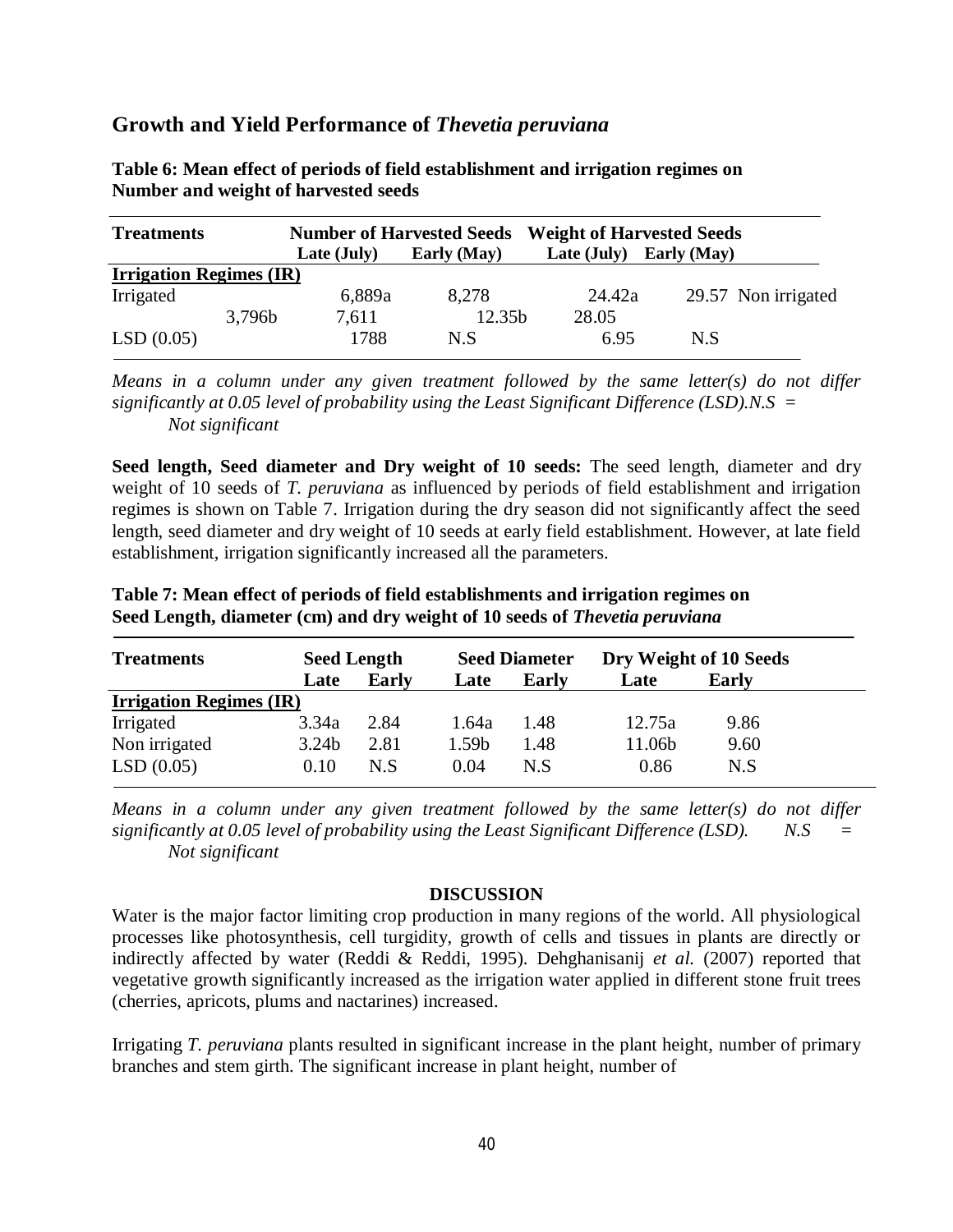primary branches/plant and stem girth were due to more availability of moisture which resulted into increased physiological processes like photosynthesis, cell turgidity, growth of cell and tissues and increased nutrients uptake with irrigation frequencies. These results agree with the earlier reports of Uday *et al.* (2001) who found that growth was increased with increasing irrigation levels in jojoba (*Simmondsia chinensis*). It has been reported that for the measurements of wood growth, either the trunk or main branches may be used to compare the responses of trees to different irrigation treatments at the same location (Wiegand and Swanson, 1982).

Plant water stress, often times caused by drought can have major impacts on plant growth and development. When it comes to crops, plant water stress can be the cause of lower yields and possible crop failure. The effects of plant water stress vary between plant species. Early recognition of water stress symptoms can be critical to maintaining the growth of a crop. The most common symptom of plant water stress is plant wilting. As the plant undergoes water stress, the water pressure inside the leaves decreases and the plant wilts drying to a condition of wilt which will reduce growth on nearly any plant (Batten *et al*., 1994). The significant reduction in plant height, number of primary branches and stem girth when the plants were not irrigated could be as a result of physiological disorders experienced by the plants during the dry season which resulted in reduced rate of photosynthesis and transpiration and consequently reduced growth. Similar results were obtained by Sarker *et al*. (2005), who reported that water deficit in plants may lead to physiological disorders, such as a reduction in photosynthesis and transpiration. This result also supported the findings of Thomas *et al*. (2004) who showed that water stress reduced plant growth and yield regardless of whether the stress was imposed when the plants were in the vegetative or reproductive stage of development. In the tropics, however, night temperatures remain too high for flower induction and a dry period is proposed as the environmental cue for flower induction (Lu and Chacko, 2000). Number of days to first flower appearance, number of days to 50% flower appearance, number of days from planting to fruit maturity and number of days from flowering to fruit maturity were found to increase when the plants were irrigated. The result indicated that irrigating the plants delayed number of days to first and 50% flower appearance, number of days to fruit maturity from planting and number of days to fruit maturity from flowering. This is in line with the findings of Alegre *et al*. (1999) who found that acceleration in the olive fruit's development to maturity occurs when the water supply was limited. Similar result was also reported by Tovar *et al*. (2002) who found that, in irrigated olive trees, fruit slowed down the ripening process, and reached the same maturity index later than the fruit of the non irrigated treatment.

The earliness to attain flowering and maturity under no irrigation may be as a result of reduction in the water status of the plants leading to reduction in the activities of the meristematic tissues. Similar report was also given by Berenguer *et al.* (2002) where they observed that flower initiation and maturity of olive fruit (*Olea europaea*) was accelerated with dryness (water stress of the tree). Marsal *et al.* (2004) also found that the maturation of late - maturing peach (*Prunus persica*) was advanced by one week using the regulated deficit irrigation (RDI) technique. The results of this study also agree with the findings of Mpelesaka *et al.* (2001) who observed advanced fruit maturity with the application of late deficit irrigation and whole season deficit. In the same regard, Cuevas *et al*. (2008) concluded in their study that, all deficit irrigation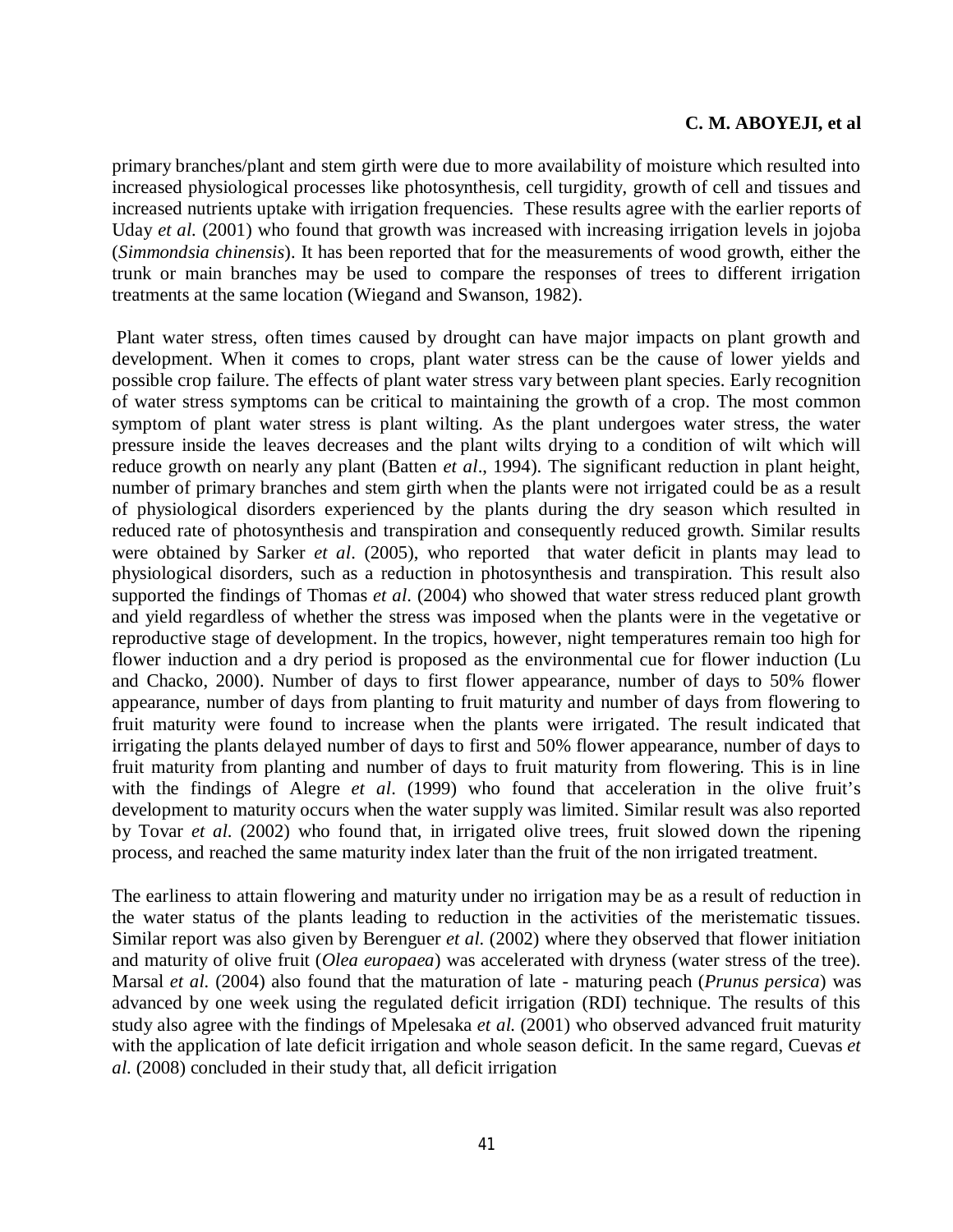treatments promoted earlier flowering of loquat (*Eriobotrya japonica* lindl). However, the more severe the water stress was, the earlier the blooming resulted.Water is a major constituent of the tissue, a reagent in chemical reaction, a solvent for and mode of translocation for metabolites and minerals within plant and is essential for cell enlargement through increasing turgor pressure.

The number of fruits and their final size are dependent on the growth of other organs such as the root, shoots, and trunk. Nevertheless, fruit size is considered to be the major fruit characteristic influenced by irrigation (Marsh, 1993). There was an increase in the seed length, seed diameter and dry weight of 10 seeds when the plants were irrigated. This could be as a result of taller plants and higher number of primary branches recorded under irrigation which increased light interception for the process of photosynthesis leading to higher accumulation of photosynthates (assimilates) in the seeds (sink) and consequently, increase in seed length, seed diameter and seed weight. The reductions in the seed length, seed diameter and dry weight of 10 seeds under no irrigation could be attributed to losses of tissue water which inhibits cell division and enlargement. El – Monayeri *et al.*  (1985) reported similar result and showed that the vital roles of water supply at adequate amounts for different physiological processes such as photosynthesis, respiration, transpiration, translocation, enzyme reaction and cells turgidity occurs simultaneously. It could also be attributed to a decrease in the activity of meristematic tissues responsible for elongation, as well as the inhibition of photosynthetic efficiency under insufficient water condition (Siddique *et al.,* 1999).It was also observed that yield increased significantly with the application of irrigation water. The significant increase in yield of *T. peruviana* could be attributed to greater plant height, number of primary branches per plant and the stem girth which translated into more number of flowers per branch and per plant and the subsequent greater yield. Yield increase under irrigation could also be attributed to availability of moisture which facilitated nutrients uptake. Similar result was documented by Haq *et al*. (1996) who found a significant increase of yield where crop was watered properly as compared to where crop faced water stress.

The reduction in the yield under no irrigation could be as a result of reduced plant height and number of primary branches which in turn reduced the water status of the plant for accumulation of organic solutes. Ali *et al.* (1999) indicated that soil drying decreased leaf growth thereby reducing leaf water status in addition to accumulation of organic solutes to osmotic adjustment which in turn inhibit the incorporation of small substrate molecules into the polymers needed to grow new cells.

The result also indicated that the period of field establishment affected the plant. Plant height, number of primary branches, stem girth, number of harvested seeds, weight of harvested seeds, seed length, seed diameter and dry weight of 10 seeds were not significant under the two irrigation regimes at early period of field establishment but significant at late period of field establishment. The reason for the non significant of these parameters at early period of field establishment could be attributed to the longer growing period experienced by the early established plants under the two irrigation regimes before the commencement of irrigation during the dry seasons while the significant increase in these parameters at late periods of field establishment may be as a result of physiological disorder experienced by the plants during the dry seasons.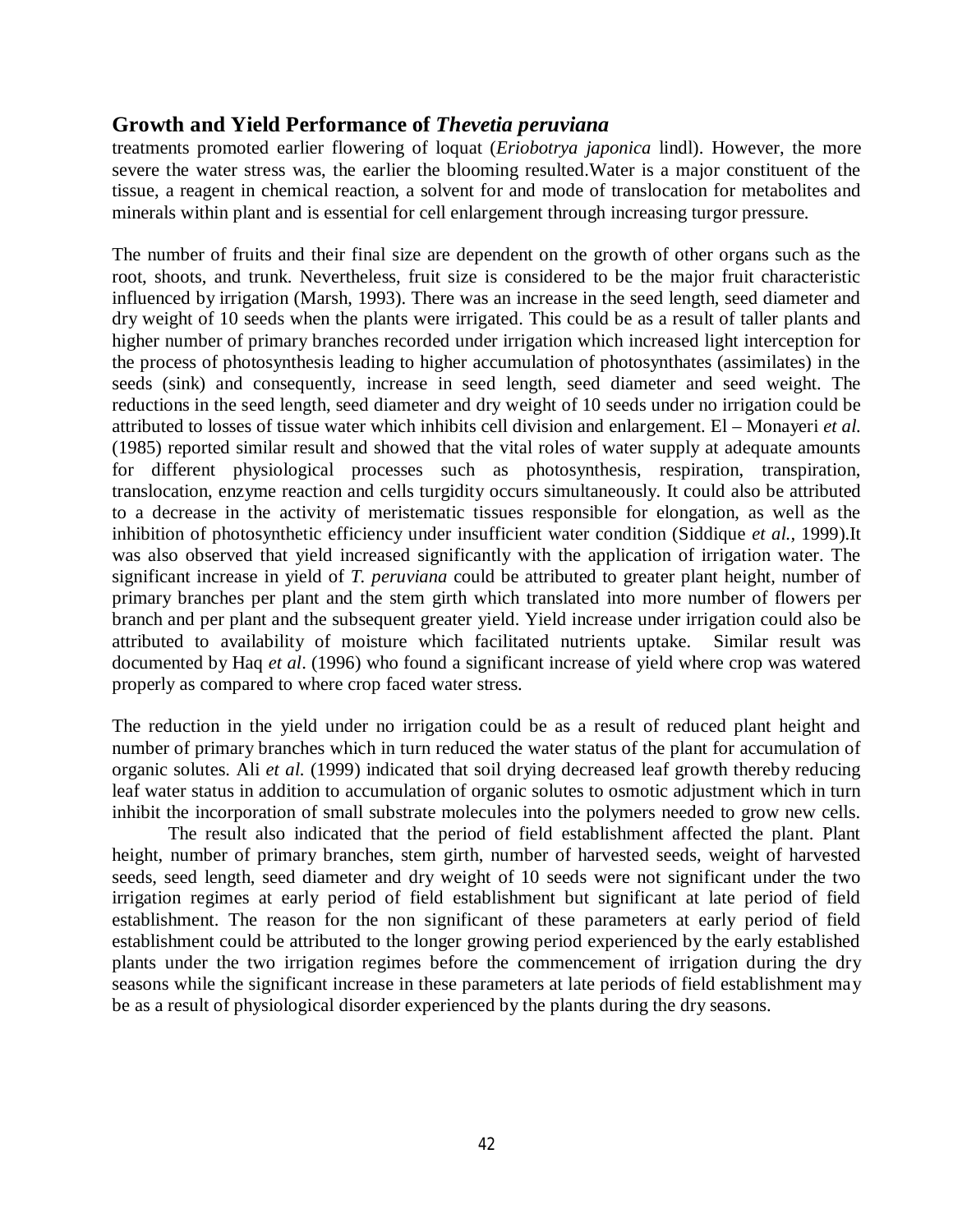#### **CONCLUSION**

Based on the results of this study, the period of field establishment is very critical and will determine whether or not to irrigate the plants, this is because most of the parameters tested at early period of field establishments were not significant under the two irrigation regimes. Early field establishment is therefore recommended.

#### **REFERENCES**

Alegre, S., Girona, J., Marsal, J., Arbones, A., Mata, M., Montagut, D., Teixido, F., Motilva, M.J., Romero, M.P., 1999. Regulated deficit irrigation in olive trees. Acta Hortic. 474, 373–376.

Ali, M.; C.R. Jonsen; V.O. Mogensen; M.N. Andersen and I.E. Henson. 1999. Root signalling and osmotic adjustment during intermittent soil during sustain grain yield of field grown wheat. Field Crops Research, 62 (1): 35-52.

Azam M.M., Waris A., and Nahar N.M. 2005. Prospects and potential of fatty acid methyl esters of some non-traditional seed oils for use as biodiesel in India. Biomass and Bioenergy, 29, 293-302.

Azza, A.M., Mazher, A.A. Yassen and Sahar, M. Zaghloul. 2007. Influence of foliar application of potassium on growth and chemical composition of *Bauhinia variegate* seedlings under different irrigation intervals. World. J. Agric. Sci., 3(1): 23-31.

Berenguer, J. M, M. J. Espoda and Gracia, J. L. 2002. Effect of variable water irrigation supply in olive fruit and oil production. Proc.  $4<sup>th</sup>$ . International symposium on olive growing, Acta Horticulturae. 586:341-344

Clinton, C. S.; E. B. G. Feibert; A. B. Pereira and Cedric A. Shock. 2004. Automatic collection, radio transmission, and use of soil water data. Mal information for sustainable agriculture, Malheur Experiment Station.

Cuevas, J., J.J. Hueso and M.C. Rodríguez. 2008. Deficit irrigation as a tool for manipulating flowering date in loquat (*eriobotrya Japonica* lindl). In: Agricultural Water Management Research Trends Editor: Magnus L. Sorensen, pp. 237-253

Dehghanisanij, H., A. Naseri, H. Anyoji and A.E. Eneji. 2007. Effects of deficit irrigation and fertilizer use on vegetative growth of drip irrigated cherry trees, *J. Plant Nutr.*, 30: 411-425.

El-Monayeri, M.O.; M.Hagazi; H. Ezzat; H.M. Salem and S.M. Tohoun. 1985.Growth and yield of some wheat and barley varieties grown under different moisture stress levels Annals. Agric., Moshtohor, 20: 231-240.

Fatima, S. F., Farooqi, A. H. A. and Srikant, S. (2000). Effect of drought stress and plant density on growth and essential oil metabolism in citronella java (Cymbopogen winterianus Jowitt) J. Med. Aromatic Plant Sci., 22(IB), 563-567.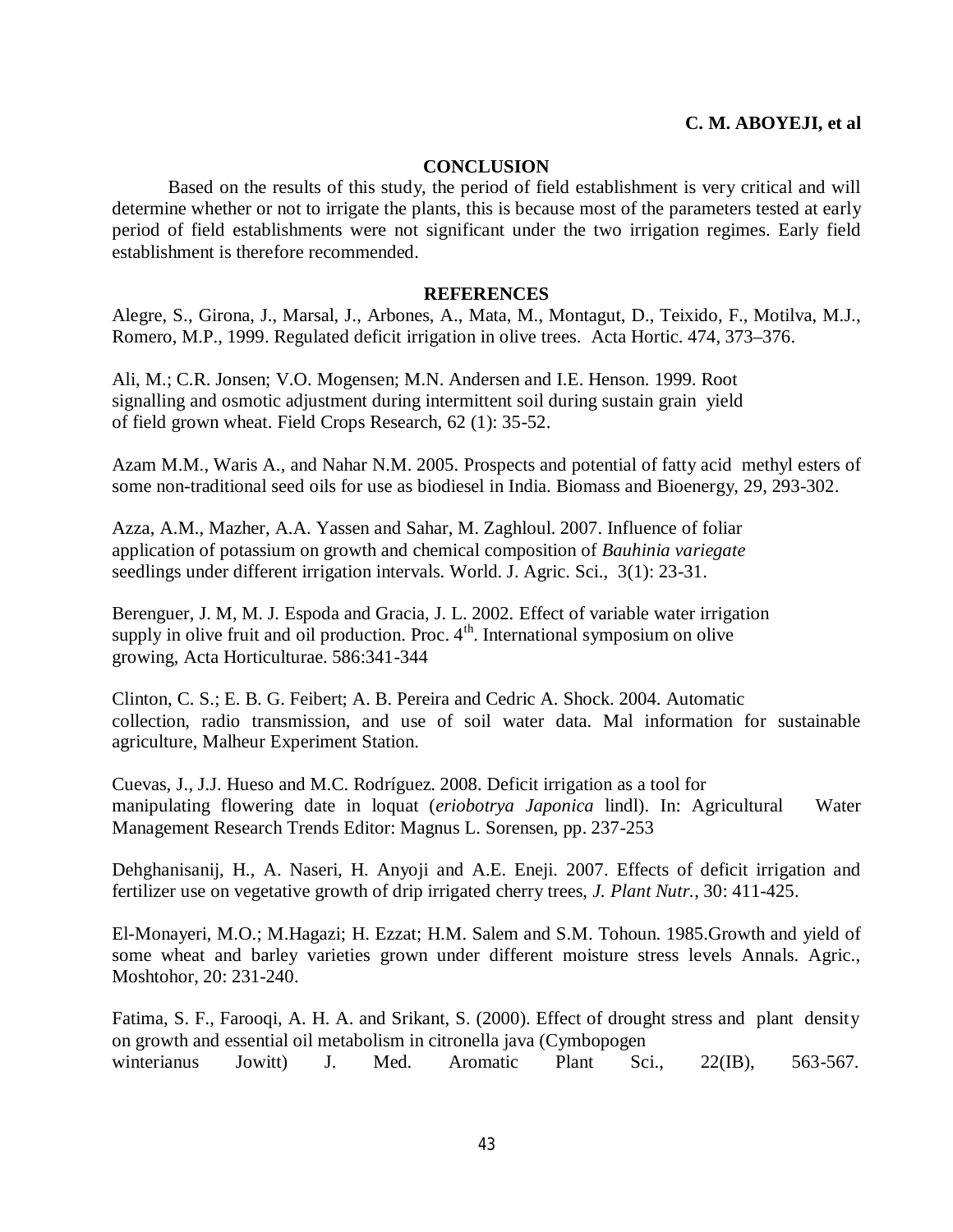Hati, K.M., Mandal, K.G., Misra, A.K., Ghosh, P.K., and Acharya, C.L. (2001). Evapotranspiration, water-use efficiency, moisture use and yield of Indian mustard (*Brassica juncea*) under varying levels of irrigation and nutrient management in Vertisol . *Indian J. Agric. Sci***.,** 74(6): 339-342 .

Haq, I.U., E. Rasul and A. Wahid. 1996. Growth and yield performance of soybean (*Glycine max*.) under different water regimes. *J. Animal and Plant Sci*., 6: 63- 65.

Ibiyemi, S.A, V.O Fadipe, O.O Akinremi and S.S Bako. 2002. Variation in oil composition of *Thevetia peruviana* juss fruits seeds. J Appl. Sci. Environ. Management 6, (2), 61- 65

Lu, P. and Chacko, E.K. 2000. Effect of water stress on mango flowering in low latitude tropics of Northen Australia. *Acta Hort. 509*, 283-289.

Marsal, J., Areade, T. and Fruticola, U. 2004. Effects of Stage II and Post-harvest Deficit Irrigation on Peach Quality during Maturation and after Cold Storage. *J. Sci.Food Agric.,* 84(6): 561–568.

Marsh, A. W. 1993. Irrigation. "Citrus Industry. Edit. W. Reuter." Univ. Of Califor. div. of Agric. Sci. Vol. 3, p. 230-279.

Metwally, M.Mazrou; M.M.Afify; Hend, E.Wahba; Makarem, A.Mohamed, M.A. Eraki and S. Mahfous 2002. Effect of irrigation and vapor Gard on growth, yield and chemical composition of roselle. Plant Bull National Research Centre, Egypt, 27: 533-548.

Mpelasaka, B. S, M.H Behboudian and Mills, T. M. 2001. Effect of deficit irrigation on fruit maturity and quality of braeburn apple. Science Horticulturae, 90:34. 279- 290

Neil A Hipps, Martin S Ridout, and David Atkinson. 2006. Effects of alley sward width, irrigation and nitrogen fertiliser on growth and yield of Cox's orange pippin apple trees Journal of the Science of Food and Agriculture, Volume 53, Issue 2, pages 159–168, 2006.

Panda, B.B., Bandyopadhyay, S.K. and Shivay, Y.S. (2004). Effect of irrigation level, Sowing Dates and varieties on yield attributes, yield, consumptive water use and water-use efficiency of Indian mustard (*Brassica juncea*). *Indian J. Agric. Sci***.,** 74(6): 339-342

Reddi, G.H.S. and T.Y. Reddi. 1995. Irrigation of principal crops, In: *Efficient use of Irrigation water*. 2nd ed.: Kalyani Publishers. New Delhi, India, pp. 229-259.

Siddique, M.; R.B. Hamid and M.A. Islam. 1999. Drought stress effect on photosynthetic rate and leaf gas exchange of wheat. Botanical Bull. of Academia Sinica, 40: 141-145.